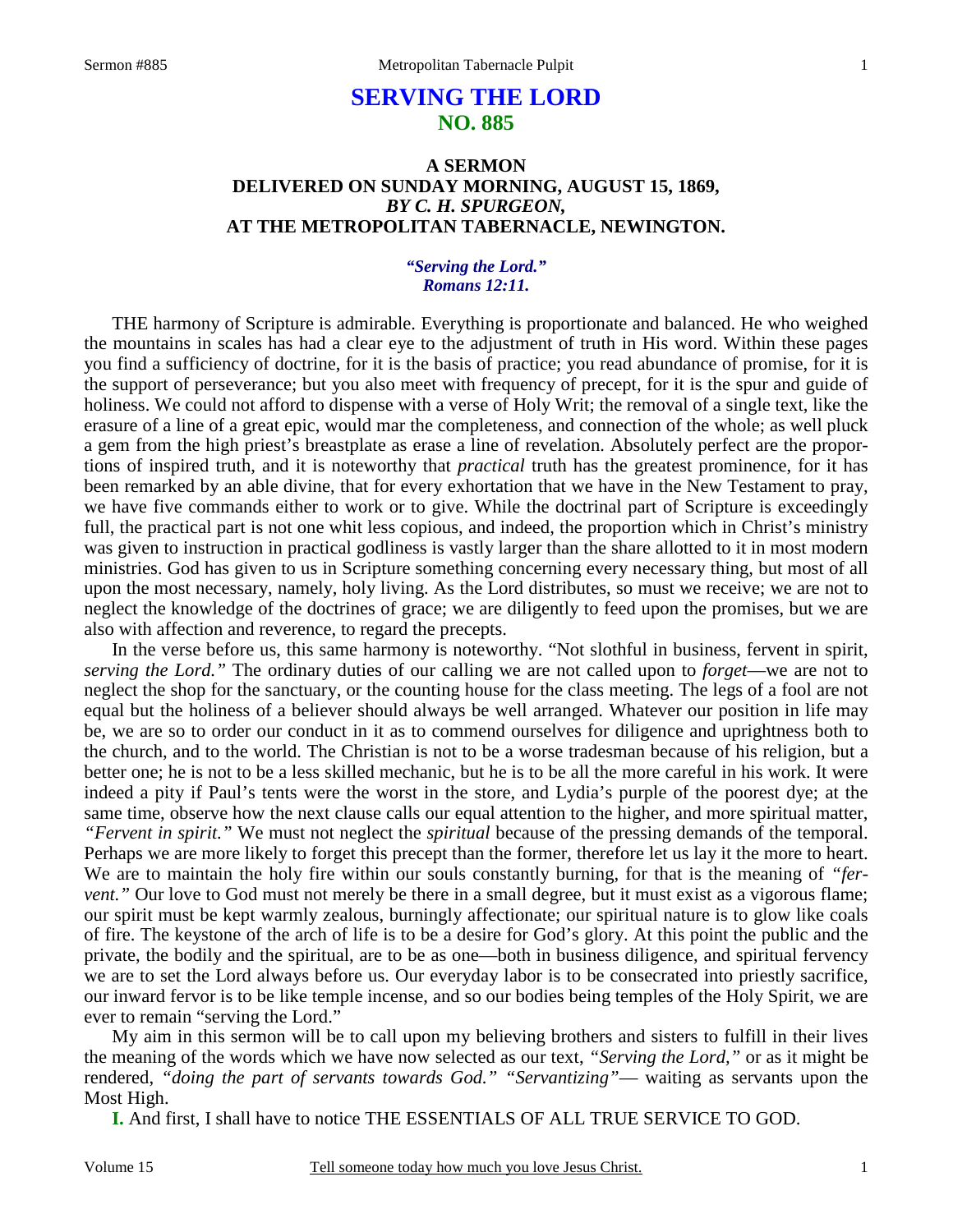No one will fail to see that the very first essential must be that *the man who would render service must beforehand be accepted as a servant*. If a stranger should of his own accord, visit your farm, and should commence driving the horses, milking the cows, reaping the wheat, and so on—if you had never employed him, he would be fulfilling the part of an *intruder* rather than the office of a servant. Now, it is not every man who is fit to be a servant of God. In fact, in our fallen condition, none of us can be received into His household, even as hired servants; how should the thrice holy God be served by hands unwashed from sin? Lepers cannot stand at His altar, or the deformed dwell within His gates; unregenerate man cannot serve God—their thoughts and ways are evil and defiled. Unto the wicked, God says, "What have you to do to declare My statutes?" No form of homage rendered by the wicked can be acceptable; until the person is justified, the work cannot be received. Dear friend, think of this! You must first of all be taken into the Lord's employment before you can render Him service! Let me ask you then, are you in very deed and truth a servant of the Lord? Have you been bought with the great Master's money? In other words, have you been ransomed by the death of Jesus Christ? Have you been redeemed, not with corruptible things as with silver and gold, but with the precious blood of Jesus? For only the redeemed ones are reckoned by the Lord as servants in His household; the ungodly are slaves to Satan, and even in their attempts at religion they display their loyalty to the powers of evil! You must first of all be loosed from your natural bondage, and set free with a price! And then, and then only, can you be the servant of the Most High. Answer this question to your heart and conscience, dear hearer!

 He who is God's servant has been won by power as well as bought with a price! How does this fact strike you? Has a strong hand snatched you from servitude to your former tyrant? Have you been compelled by divine grace to leave your sins, and to commence another course of life? No man comes to Jesus except he is drawn of the Father; no man leaves the service of folly unless compelled by divine grace! Have you been so drawn? Israel would forever have made bricks in Egypt if the Lord had not brought forth His people with a high hand, and an outstretched arm. Do you know what the mighty working of His power means? Has sovereign grace subdued you? Have you in very deed been translated out of the kingdom of darkness into the kingdom of God's dear Son? If you know not these things, little avails it that you pretend to hear the Lord, for your profession is hollow and vain!

 True servants of God, again, are always such as are born in His house as well as bought with His money—"You must be born-again." Preliminary to all holy service must be regeneration; the fruit of the wild olive will still be wild, water it as you may; that which comes from the crab will still be sour, plant the tree where you will. Man's *nature* must be changed! A lion cannot plow as an ox, or carry a rider as a horse; a sinner is unsuitable for service till he is newly created. Have you received then, from God, a change—a radical change which has affected your nature, and made you a new man in Christ Jesus? If so, then you may not only *talk* of service, but joyously *enter* into it! But if not, to labor to perform holy works is to try to bear flowers without roots, to build a house without a foundation, to make a garment without cloth. You must begin with faith in Jesus. You must first experience a work done within you *by God* before you can go forward to work for the Lord.

 Next to this, it is vitally necessary that in all our service, we sincerely and simply render our obedience *to the Lord Himself.* Much that is done religiously is not done unto God; a sermon may be preached, and contain excellent truth, and the language in which the truth of God is stated may be everything that could be desired, and yet the service rendered may be to the *hearers*, or to the man's own self, and not to God at all! You may go to your Sunday school class, and with great perseverance you may instruct those little children, but yet you may have served your fellow teachers or the general community rather than have served your God! To whom do you look for a reward? Whose smile is it that gladdens you? Whose frown would depress you? Whose honor do you seek in all that you are doing? Remember that which is uppermost in your heart is your Master; if your deepest motive is to *seem* to be active, to *appear* to be diligent, and to win commendation for taking your share in the church's work, you have not served God—you have sacrificed unto others! O beloved, this is a point which though it is very simple to *speak* of, is indeed very searching if it is brought home to heart and conscience—for then much of that which glitters will be found not to be gold, and the glory of much apparently excellent serving will dissolve in smoke. The glory of the Lord must be the *sole* objective of your labor! The pursuit of His glory must, like a clear crystal stream, run through the whole of your life, or you are not yet His servant.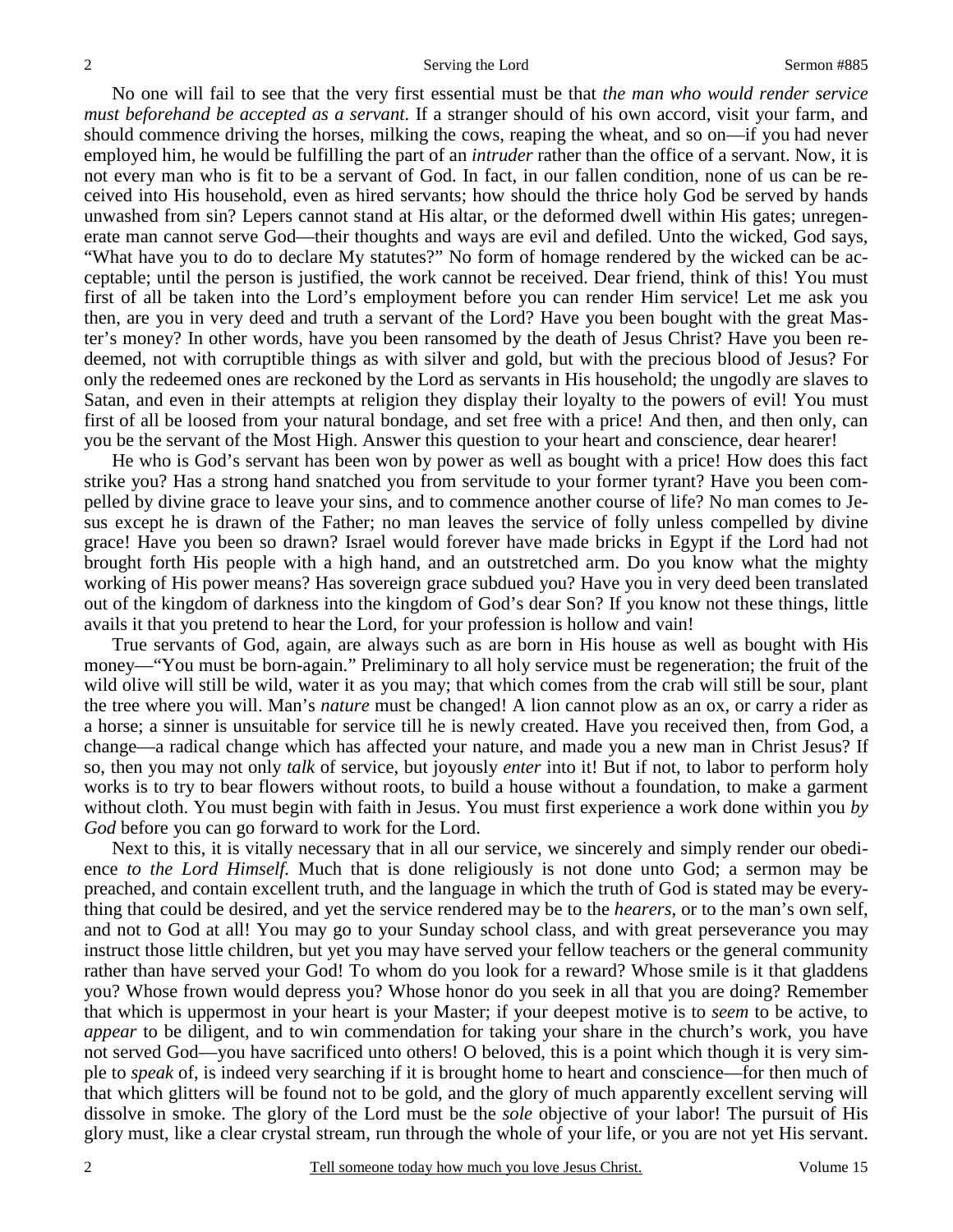#### Sermon #885 Serving the Lord

Sinister motives and selfish aims are the death of true godliness; search and look lest these betray you unawares.

 Furthermore, in all true service of God it is essential that we serve Him in *the way of His appointment.* You would be grievously plagued if you had in your house a woman who was continually running up and down stairs, roaming into every room, opening every closet, moving this piece of furniture, and dusting that, and generally keeping up a perpetual stir and worry. You would not call this service, but *annoyance*. All that is done contrary to orders is disobedience, not service. And if anything is done without orders, it may be excessive activity, but it certainly is not service. Alas, my brothers and sisters, how many think they are serving God when they have never looked to the statute book; they have not turned to the commandments of the great King as we have them written in His word, but have rendered to Him will-worship! They worship after their own fashion and fancy, thinking this to be good because it is artistic; believing that to be proper because it is usual; conceiving a third thing to be right because it is antique, but forgetting that the word of God is the standard, and *nothing* is service which is not commanded in Holy Scripture. O that the church, in all her activities, would look to this, for she cumbers herself with much serving and for the most part the cumbering does not come from duties prescribed for her by her Lord, but from observances which she has invented for herself! Upon you, dear friends, I press this point. How are your lives ordered? I ask you the question, for I desire to ask it of myself. Have you had an eye to your Master's mind in what you have done in religious matters? Has it occurred to you frequently, and does it occur to you constantly, to see what the Lord would have you do? Otherwise I warn you that you may be borne along the rapid stream of church activity in the channel of mere *tradition,* and may never render acceptable homage to your Lord. Or you may be restlessly busy on your own account, and after your own will, but your exertions will not be service to God because you consulted not His will. As a disciple you must bow your neck to the yoke of Christ! As the eyes of handmaidens are to their mistress, so must your eyes be unto the Lord for direction and command. What the King bids you, you must do; what He does *not* bid you has no power over your conscience, even though pope and prelates decree it. Have you all had respect unto His commandments? I will ask concerning one of them—have you, as believers, been obedient to His *command* to be baptized? Have you given this answer of a good conscience towards God? "He that believes and is baptized shall be saved." As plainly as anything in Scripture, it seems, at least to us, that believers' baptism is commanded! Have you attended to it? No, some of you know your duty, but you do it not! I pray the Holy Spirit to convince you of your sinful neglect, and to lead you into *all* the commandments of your Lord. Our will must bow, and our heart must obey, or otherwise we shall be strangers to *"serving the Lord."*

 Furthermore, it is essential to all true and acceptable service that we serve God *in His strength.*  Those who attempt to perfect holiness without waiting upon the Holy Spirit for power will be as foolish as the apostles would have been if they had commenced preaching at once, and had forgotten the Master's exhortation, "Tarry at Jerusalem until power be given to you from on high." "You cannot serve the Lord," said Joshua to Israel; they were very earnest, they were very intent upon it, but he knew the weakness of their nature, and he said to them—*"You* cannot serve the Lord." None of us can honor the Lord except as we daily derive strength from the fountain of all power. My dear hearer, are you accustomed to fall on your face before the living God, conscious of your weakness? And do you plead with Him to gird you with His strength, and then in that God-given vigor, do you go forth to the field of labor? If not—if your work is done in the strength of the flesh, it shall be but fleshly work, and shall wither as the green herb, for you will be sure to give yourself the honor of your own doings, and therefore God will not accept or confirm what your own strength has worked. The last testing hour, which shall try *every* man's work, of what sort it is, will be certain to consume all that came from carnal nature. Solemn thought nothing will last but that which was worked by divine power; all the works of man shall be burnt up; no achievement of our own will appear on the record of celestial fame. Whatever we may have thought we had done, if it has been performed in the strength of the flesh, shall as certainly dissolve as the iceberg floating in the warm current of the Gulf Stream melts as it is borne along! O Holy Spirit, help us, that our works, being done in Your strength, may be established of God!

 Once more, it is essential to the perfection of Christian service that *we stand continually ready to obey the Lord's will in anything and everything without distinction.* We cannot serve the Lord if we pick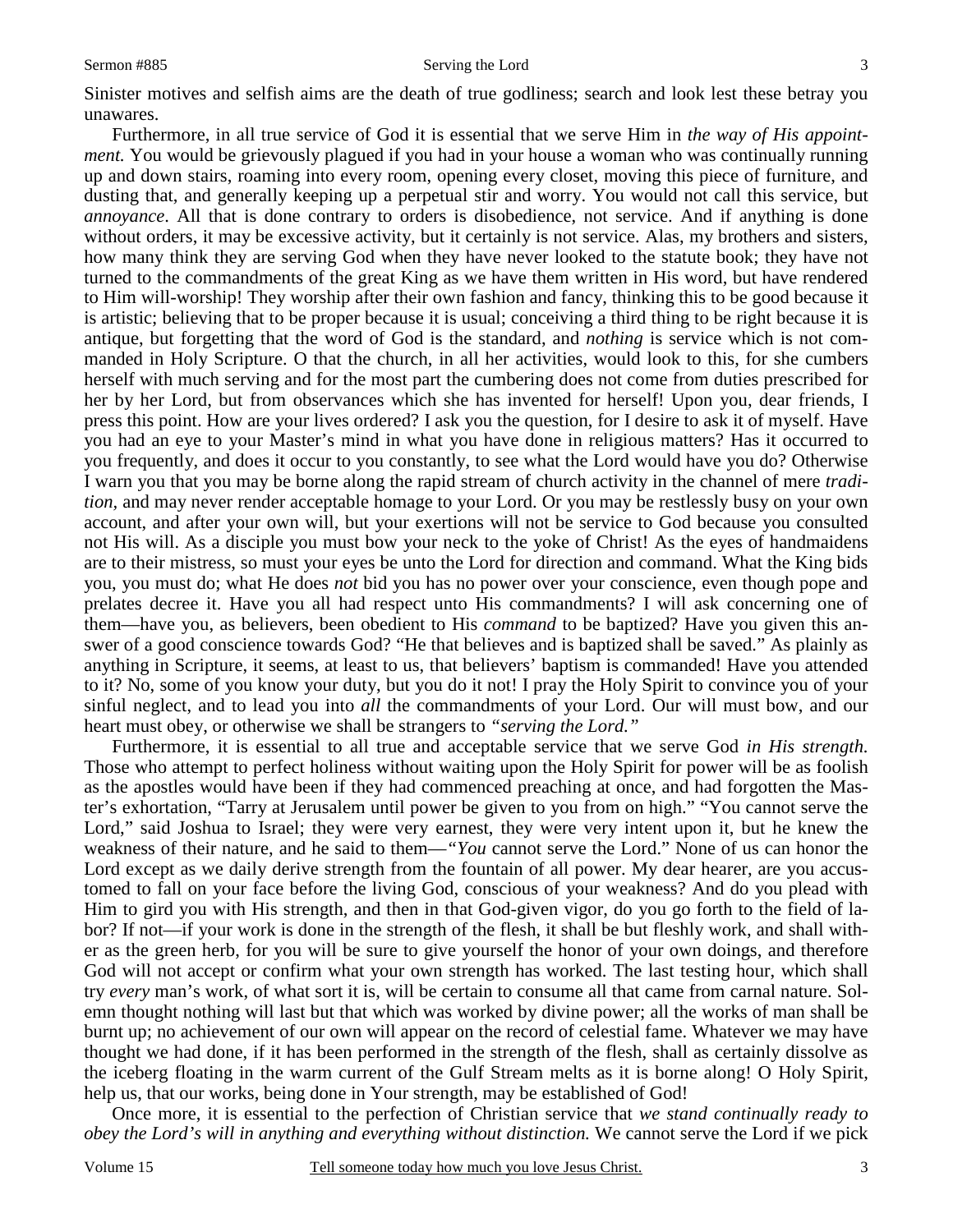and choose our duties; he who enlists in the army of the Most High surrenders his will to the discipline of the army, and the bidding of the Captain. Whatever Christ bids any of us do in the future, we must unhesitatingly perform. It may be that His finger will point to distant lands—there we must go cheerfully; we must follow the pillar of cloud without repining; we may be called to posts of labor for which we feel ourselves to be inadequate; we may be bid to attempt work from which our spirit as yet recoils—but if we are called to it, it is not ours to ask the reason why—it is ours, if necessary, even to *dare and die* in serving the Lord. What have you to do with finding strength? It is His to give it to you in your hour of need! What have you to do with likes or dislikes? Servants must like that which their masters bid them! Man, your will must be subdued! Your prejudices, instead of being pampered, must be destroyed! You must be as willing to be a hewer of wood, and a drawer of water as to be a prince and a standard-bearer; you must be as content to teach a little child his letters for Christ, as to testify the gospel before an audience of kings; to you it must be equal whether you shall sit on a throne for Christ, or rot in a dungeon for Christ! He only is a sincere servant who is intent upon doing the *whole* of his Lord's will, let that will be what it may.

 I wish I could in more attractive style describe this service, but let this suffice—I am persuaded, brothers and sisters, that serving the Lord is not a merely external and outward religion, but it is a matter of the heart, and of the soul; it is a matter of the conscience, and of the affections. Serving the Lord is not a thing of fits and starts, spasms and excitements—it is a constant, thorough, practical, universal subservience to the mind of the Most High. Serving the Lord is not mere thought, scheme, plan, resolution—it is actually spending and being spent! It is the exercise of all the energies of nature, and of all the energies of divine grace in the cause of Him from whom all energy is derived. May a life of holy diligence accurately expound in our case what it is to be *"serving the Lord."*

**II.** I shall now mention in the second place, for the help and guidance of earnest spirits, SOME OF THE MODES IN WHICH WE MAY AT THIS DAY SERVE THE LORD.

 It was an ordinance of King David that all the soldiers in the army should share in the spoil. Certain of the warriors did not go down to the fight, but guarded the supplies, as guards of the baggage, but these were accounted to be as true soldiers as those who joined in the actual conflict, and therefore I would say a word first to those of you who cannot serve the Lord in the direct activities which are required of the most of us—I mean those who are prevented by the Lord's own providential act from fulfilling all that is incumbent upon others. Dear brothers and sisters—if from sickness, lack of education, or from your position in life you have had no opportunities to preach the word or even to teach it to a few—well, be it yours to remember that a quiet holy example is true service of God! If the tongue speaks not, yet if the *life* speaks, you shall have done God no small homage! If your actions are so guarded with holy care that your character in your station adorns the doctrine of God your Savior, though you shall scarcely be able to utter a sentence of actual gospel truth, yet your life shall ring in the ears of the unconverted! They shall take knowledge of you, that you have been with Jesus, and your example shall be blessed to them! If you cannot help the great cause of God in any other mode, at any rate there is open to you that of *fervent prayer.* How much may be done for the Master's kingdom by the "King's remembrancers," who put Him in mind day by day of the agonies of His Son, and of His covenant and promise to give Him a widening dominion! I doubt not that many sick beds in England are doing more for Christ than our pulpits! Oh, what showers of blessings come down in answer to the prayers and tears of poor godly invalids whose weakness is their strength, and whose sickness is their opportunity! In all buildings there must be some unseen stones, and are not these very often the most important of all? In the very foundation of a church I would place those who are mighty in prayer! They are hidden, as it were, beneath the soil of obscurity where we cannot see them, but they are bearing up the entire structure! My dear afflicted brothers and sisters, when at any time you are cut off from the active ministries which have been your delight, solace yourselves with this—that your sacred patience under suffering, and your fervent prayers for the promotion of the Redeemer's kingdom are a sacrifice of a sweet smell—holy and acceptable unto God!

 But surely it will be possible in some way for the very weakest, and those in the worst circumstances to add something to this! Can you not speak, at least now and then, a word for Christ? Opportunities must occur to those placed in the most difficult positions; will you not seize them? I think once every

4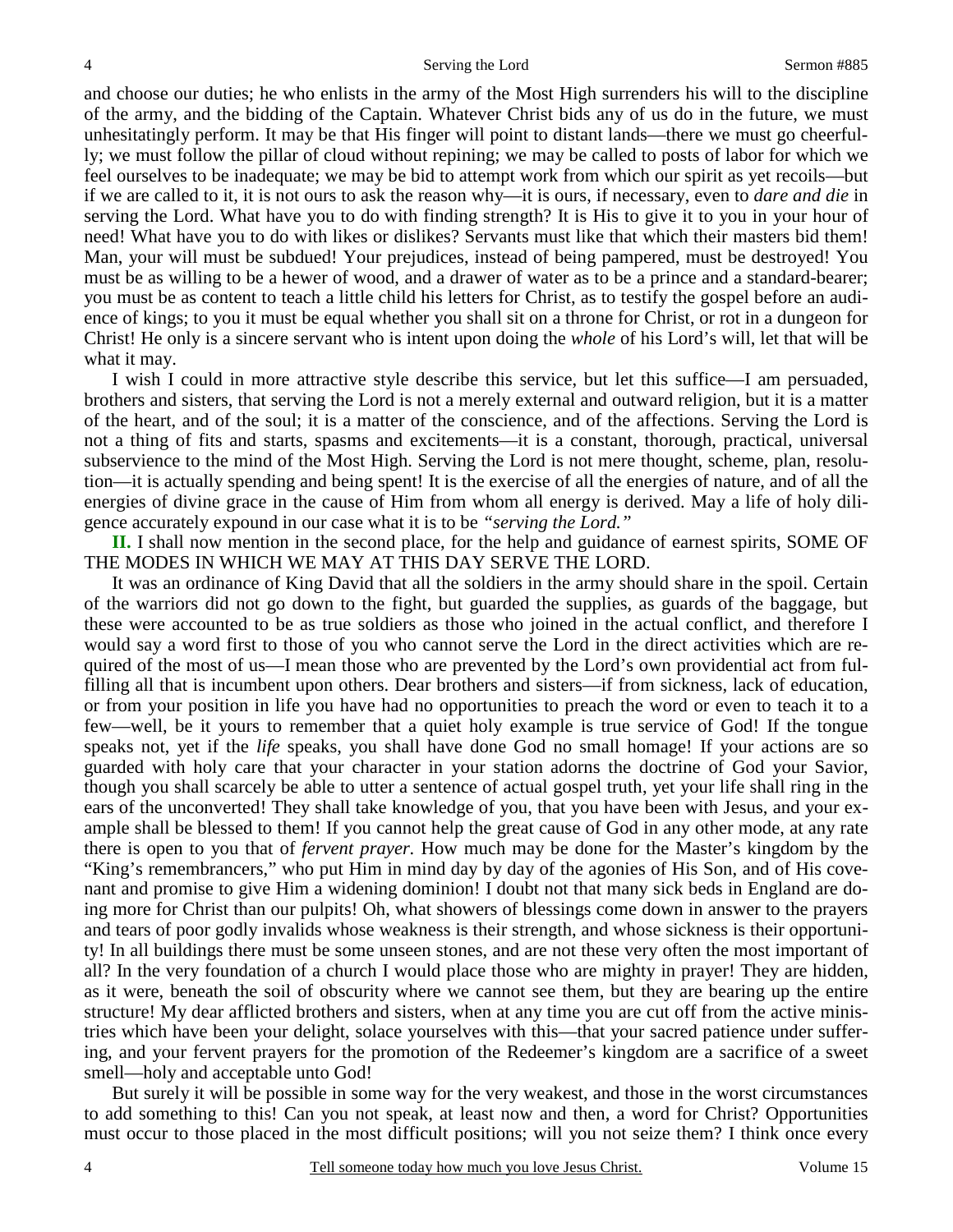now and then, to the most ungodly husband, brother, or son, there must be an opportunity of saying a gracious word; at least sometimes to the friend visiting your sick bed there is an opportunity of dropping a word of consecrated admonition. But I can conceive some of you who are servants to be so placed that it would be wrong for you to be attending many assemblies for worship, or to be spending much time in evangelizing others; you are never to offer to God one duty stained with the blood of another! But I imagine that even under the worst conceivable circumstances, there must be opportunities which I hope you do not find it in your heart to neglect. Dear mother, with those babes around you, you have a field of labor among them; their little hearts, tender as they are, and so deeply susceptible to your influence surely you can operate upon them! Nurse girls, governesses, and household servants—you need not go abroad for sacred labor; you have your proper spheres at home, and if you love God, you can serve Him right well in your position. You whose occupations engross your time from the first hour of the morning till the last at night—I cannot imagine that God has given, even to you, a Light which is covered with a bushel! You must have at least some cranny, some little slit from which your light may shine upon a dark world! Look for it, and remember that if your holy living, and your prayers can only be accompanied with the smallest possible service—if it is all that is possible—you shall be as much accepted as those who do far more! They who give thousands to the cause of Christ do well—but they do no better than the widow who having two mites, gave all. Take care that you give all, and giving all you have offered as much and more than some of us whose opportunities are ampler, and whose responsibilities are greater.

 But while we have thus made room for comfort for those who stay with the supplies, we do not desire to console the idle, and therefore we remind you that few now present are among the class so graciously excused the rougher conflict. We have here a goodly company who are quite able to go down to the battle—unto those I shall now speak. Brothers, the form of service our Master most desires of us is comprehensively this—that we *make known the gospel of Jesus Christ!* It has been said that it is not our duty to convert nations, or even to save a single soul, and I believe there is truth in the assertion. It is not our *duty* to do what we cannot by any possibility do, since only *God* Himself can convert or regenerate a soul! Jesus did not command us to make men accept the gospel, but He has bid us to make *known* the gospel to every creature! In this London of ours, there ought not to be a single man or woman ignorant of the letter of the gospel! It is a sad proof of our idleness, our gross lack of zeal, that London is still so grossly ignorant of the gospel of Jesus Christ! In these British Isles there ought not to be a child who has attained the years of responsibility, and yet is not instructed in the things of the kingdom of God—not one, for if Christians were but a tenth as numerous as they are, they would be sufficient for the evangelizing of the United kingdom. Yes, brethren, had the church in the past been faithful, and were the church in the present faithful to God, and to His Christ, there is no reason why there should remain a district upon the surface of the globe, that is accessible to trade, which should not speedily be enlightened by the clear shining of the gospel of Jesus Christ! We are not responsible that the Hindu worships his idols; we are not responsible that the African adores his fetish, but we *are* responsible that the Hindu does not *know the gospel,* and that the African has not heard of the atoning sacrifice of Christ! We are to preach the gospel, and whether it is a savor of death unto death, or of life unto life, is left in God's hands. Whether men receive it or reject it is not with us—it is ours to *preach* to all men—to sow, though the wheat falls among tares, though it wastes on the highway, though it ultimately perishes on the stony ground; to sow everywhere is our duty, and the whole world is our field. I ask then, every Christian man here to listen to the voice of his risen Lord, and let His command appeal to his conscience. It is your bounden duty, every day of your life, to be making men to know the mystery which has been hid for ages, even the gospel of Jesus Christ—the glorious fact that He came into the world to save sinners, even the chief! How much are you doing for Christ, my brother? How much have you been doing for His cause today? How much are you going to do before the sun has set?

 Now, under this, and through this, if we would serve the Lord Christ, we should, every one of us, aim at *the conversion of sinners.* I said that to *convert* them was not our duty—but I append to that statement this other assertion, that to *aim at their conversion is* our duty, and our privilege, and we are not to be self-complacently content with having merely spoken the truth of God—we are to look for signs following. I am to deliver the gospel message come what may, but I may well suspect some fault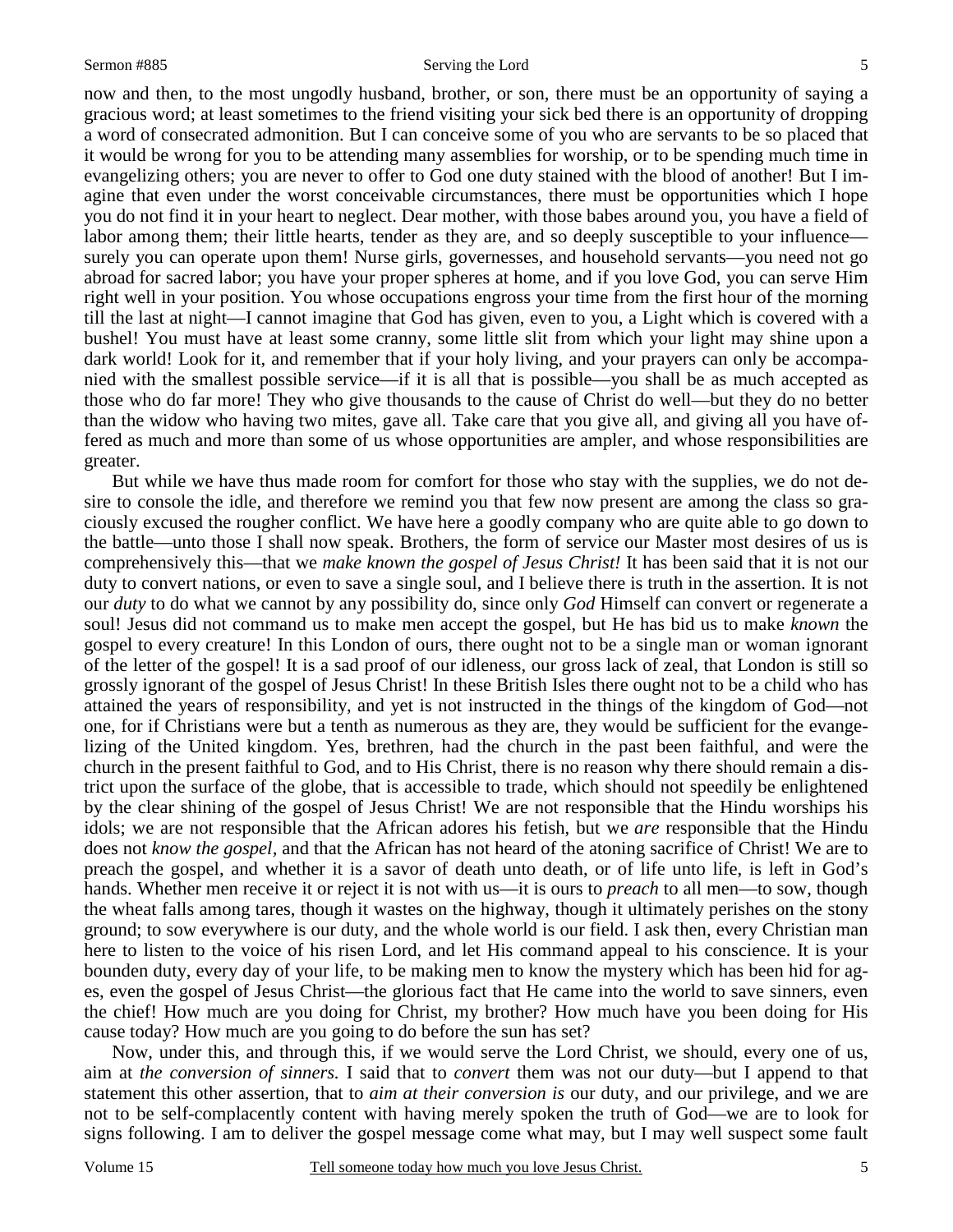in myself or in my testimony if the conversion of sinners does not follow upon it in *some* measure—for a true gospel is a soul-saving thing! When it comes, though all men are not saved by it, yet some are, and a company whose hearts God has touched will surely be brought out where His truth is honestly, earnestly, faithfully, prayerfully dispensed! It is a Christian's duty to be seeking always the salvation of all who come in his way. But I think especially of certain individuals who are laid on His heart. I shall now put a question which I daresay has passed through your minds before, but which I would like to tarry there. How many, my dear friend, were you ever the means of bringing to Jesus? You believe that they must perish everlastingly unless they have faith in Christ; how many have you personally prayed for? How many did you ever break your heart about? You believe that they must love Christ or be damned; how many have you ever talked to concerning Him who is the only Savior? To how many have you borne your testimony of His kindness, and His divine grace? Upon how many have you laid the tender hand to press them to follow after the Savior? Ah, well, the questions sound so trite as I put them, and perhaps as they come to your ears you are weary with them as being so commonplace. But by the great day of the appearing of our Lord, when He shall require of you an account of your stewardship, I implore you answer these inquiries, even if they humble you in the very dust! If the answer is painful, seek in the future that your course is mended, and as servants of Christ yearn over souls, and long, and sigh, and cry until at last you shall be able to say, "If they perish I have done my best, and their blood will not be required at my hands." I think I hear the devil whispering to some of you, "But that is the *preacher's* business." No, sirs, it is no business of mine to do *your* work! My work is stern enough; my responsibility is heavy enough; I cannot undertake yours. In the winning of souls no Christian can be proxy for another! The idea of supporting a missionary or supporting a minister to do my work for God is an idea that never ought to have crossed the Christian's mind! Jesus did not save you by proxy! He did not die for you in the person of another! He gave His own person—body, soul, and spirit—wholly for you! And by the love you bear Him, if indeed it is sincere, I pray you consecrate yourself this day anew to the bringing home of His banished ones, that Jesus may see of the travail of His soul.

 A third form of usefulness must not be forgotten, and it is this—it should be the aim of all believers not merely to bring in the ungodly, but to endeavor *to reclaim backsliders.* Some backsliders, I fear, are apostates for having brought dishonor upon the Christian church. They nevertheless are far from being humbled, but impertinently thrust themselves and their supposed claims to attention, upon the church that they have grieved and injured. Their much-talked-of repentance appears to us to be more early than deep, and to be more pretentious than true; but at the same time, if a man has fallen, and even if the church is obliged to put him away, we do not deliver such a one to Satan that he may *blaspheme*, but that he may learn *not* to blaspheme! The objective of church discipline should always be the good of the person who has to endure it. There is no more Christ-like work anywhere than for elder Christians to be watching over the young ones, checking their first declensions, nipping the evil in the bud—no nobler work unless it is the restoration of those who have actually gone astray. Oh, as you would that others should seek you in a similar case, beloved, seek the wandering sheep, remembering that there will be more joy in the presence of the angels of God over one restored wanderer, than over 99 that went not astray!

 Another mode of usefulness is for Christians *to seek the edification of one another.* It is as great a good to the State to maintain a citizen in health as to introduce a stranger into citizenship. How much might some of you do for the edification of younger Christians if you would but seek opportunities? Ah, Christian, I fear you accumulate experience, and you gather knowledge—but the whole of it becomes unprofitable because you are not diligent in its use for the good of the church!

 Furthermore, beloved, some of you may not be able to accomplish these things to any large extent, but God entrusts you with wealth; then make use of your substance for Him—and in truth, whatever the form of your gift, let your work correspond to it. According to the grace given, let the work rendered be; let each pound yield its own interest. As you are set in the body as a member, exercise the office of your peculiar membership, and be not slack in it. Let there be no sluggishness, but let us all, in the name of Him who on yonder tree poured out His life, endeavor that from this day, with double zeal, we may be found "serving the Lord."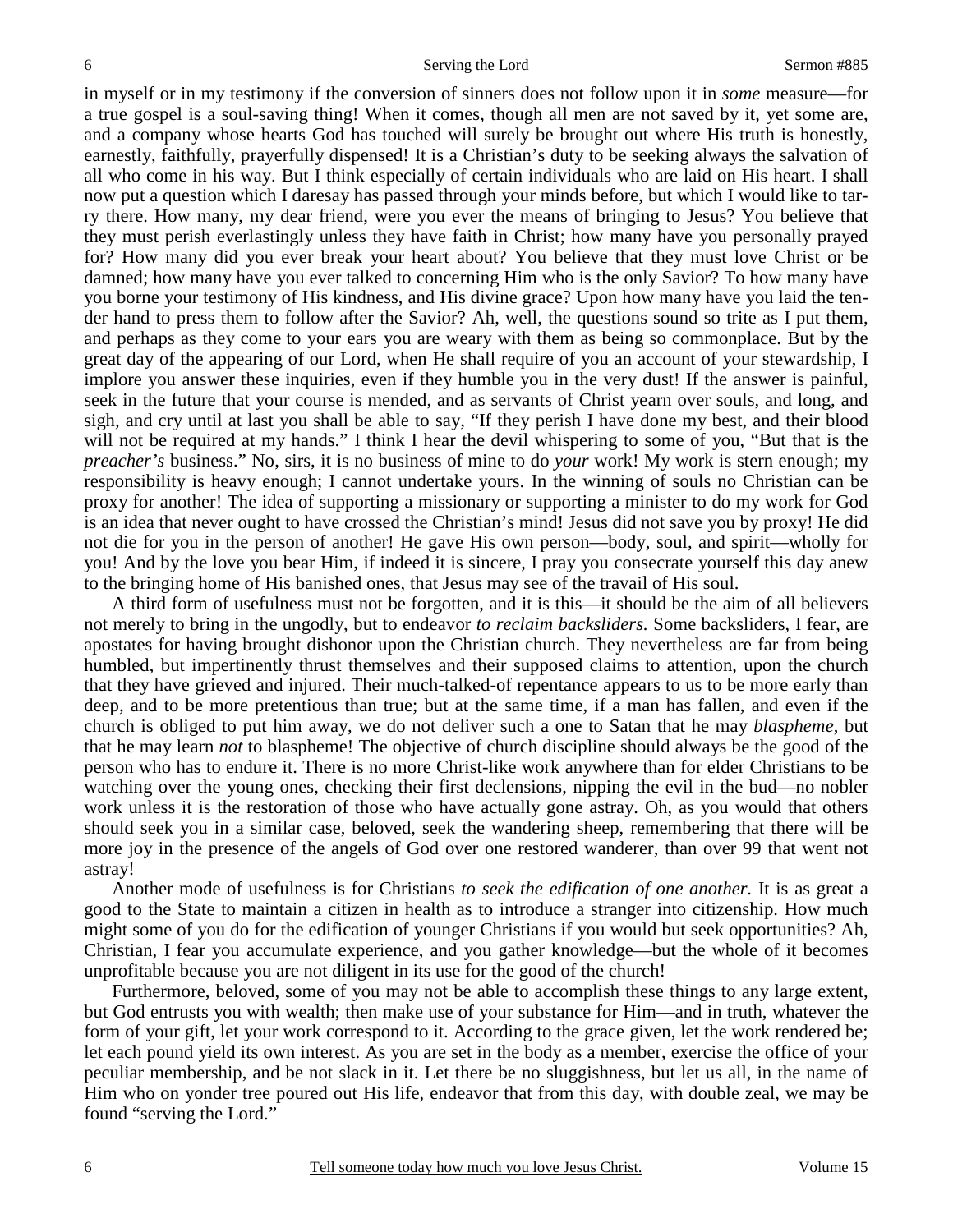To serve the Lord is surely *the natural element of godliness.* Heavenly spirits enjoy unbroken rest, but they find their rest in serving God day and night! If you could restrict the Christian from the service of God, you would deny him his highest joy! Surely it is as much the element of a Christian to do good as for a fish to swim, or a bird to fly, or a tree to yield her fruits. Oh, then, if you would let the new-born nature fully develop itself, you must be serving the Lord!

 To serve the Lord is *the highest honor.* How men pride themselves on being attached to the train of great men! How proud they are of wearing the livery of princes! But what must it be to have God, the Eternal, for your Master; to have Jesus Christ as your gracious helper; to have the Holy Spirit as your divine guide in all that you are called to do? To serve the Lord is to stand on a level with the angels—to worship the same Master as they do who are in the presence of the divine majesty! It is better to serve God than rule a kingdom! No, he is both a king and a priest who has thoroughly entered into the service of the Most High!

 To serve God is *to enjoy the highest pleasure.* I will guarantee you that the happiest members of any church are the most diligent. Those who sit still easily imagine sorrows; idlers are those who indulge in criticism of other people's service, and find themselves most happy when they can pull other men's work to pieces. This bitter spirit dies in the atmosphere of hard work; doubts and fears fly before sacred activity! There is a kind of spiritual indigestion which seizes on the great proportion of professors, so that they never appear to enjoy life at all; it were a pity that they should; it were a pity that those should have happiness who will not render unto God the tribute of grateful labor, for the prayer meeting is neglected by them; they are not teaching children, nor exhorting grown-ups; they are neither helping others to work, nor working themselves, and yet they reckon that they are to have the rewards of divine grace! A whip for their shoulders is surely a portion far more suitable than a promise for their souls! God usually takes good care to give a man the file if he will not brighten himself by service. He that will not keep off the filth by the constant scour of activity shall find himself cast into the pungent lye of trouble wherein he shall be fretted, and consumed until the rust is removed.

 If you would *educate your soul,* you must be active! No man grows to be a perfect Christian by lying on the bed of sloth. Our manhood is developed by *exercise!* The soldier grows into the veteran amidst the smoke of battle; sailors learn not their skills on dry land, and Christian can never be educated so that the whole of their spiritual manhood can be developed by merely listening to sermons or witnessing the holy example of others. That strength which is to be increased must be used; that knowledge which is to be multiplied must be communicated. To be content with what you have done is to go backward! To use what you have is to make progress and to be enriched. Onward, then, for perfection lies *ahead* of you!

 My dear brothers and sisters, there are 10,000 things that I might say with regard to Christian activity, all of which ought to excite your minds to present action. Are you patriots? You cannot serve your country better than by serving your Lord! Are you philanthropists? You cannot bless the human race more effectually than by seeking to extend the kingdom of Jesus Christ in it! Do you sigh and cry over the woes of others? You cannot better redress them than by the gospel, which is the universal remedy! Do you deplore the abundant ignorance around you? No light can scatter it like the knowledge of Christ's gospel! Are you afraid of the future? Do you dread revolution, and anarchy? Nothing can settle the pillars of order like the testimony of Christ Jesus! In fact, there is nothing you can do that is holier, more worthy of your best nature, more filled with blessing than *"serving the Lord."*

**IV.** And now to close, I shall speak for a minute upon THE PRESENT NEED OF CHRISTIAN SERVICE.

 Brothers and sisters, there is always need to be serving the Lord for your own sake. You cannot be holy and happy; you cannot be what a Christian ought to be unless you are evermore engaged in Jehovah's cause! There is great need for you, my dear brother, to serve God, because I fear so few professors are doing so. I would not judge harshly, but as I look down the roll, and notice the number that have given their names to the church, I cannot help fetching a sigh over one and another as I remember that the *name* is all that we at present can call our own, so far as we can judge. Oh, if only the Christians in London who are joined in fellowship in our churches were all zealous, I am sure we should see brighter and